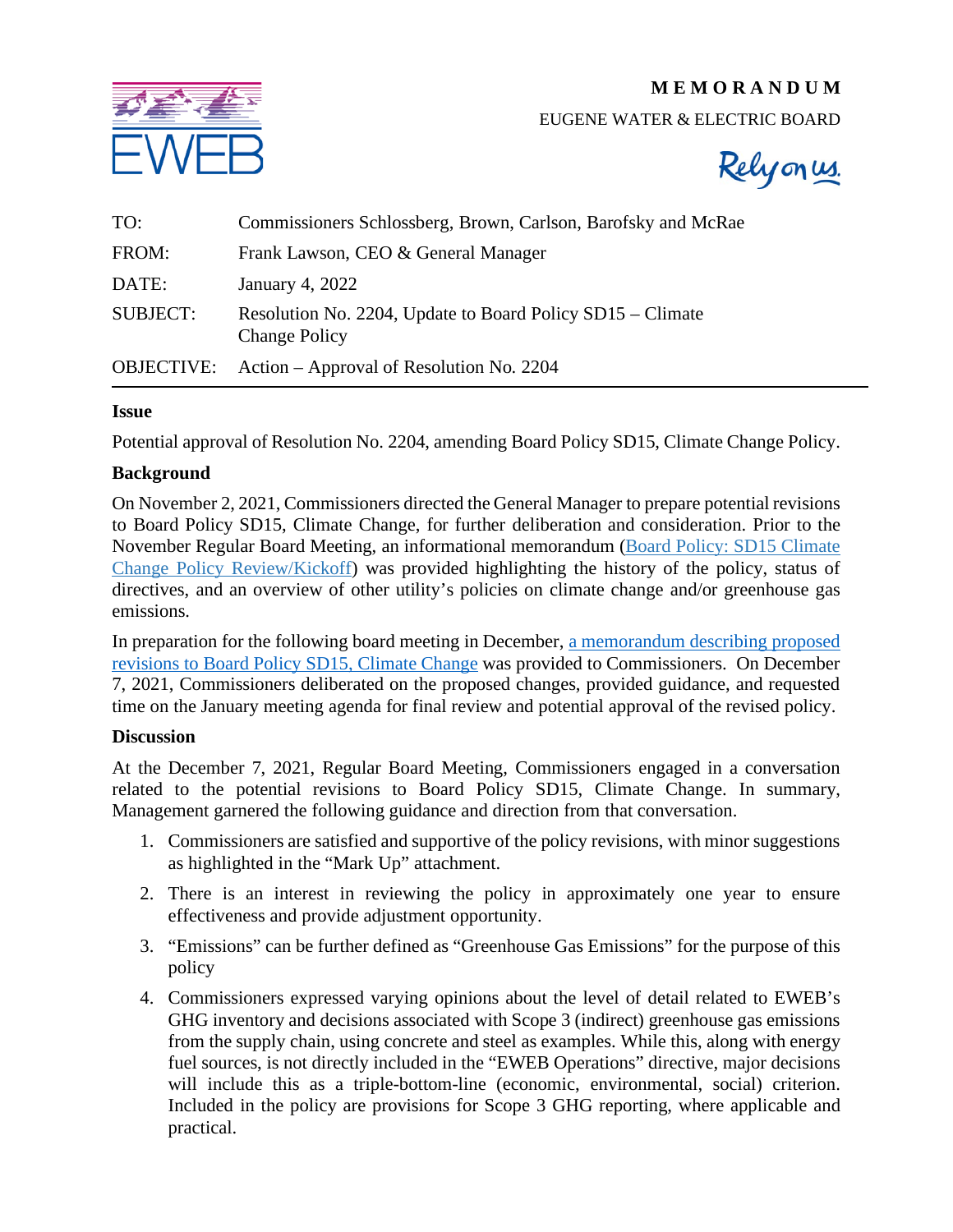5. Equity should be considered when evaluating the benefits and impacts of decisions and should also be included in upcoming general Board Policy conversations.

As a result of the deliberation, including the guidance and commentary summarized above, a resolution for the proposed adoption of Board Policy SD15, Climate Change Policy, as amended, is presented for the Board's consideration. A clean and markup copy of the policy are attached herein.

### **Recommendation**

Management recommends that the Board approve Resolution No. 2204, Update to Board Policy SD15 – Climate Change Policy.

### **Action**

Approval of Resolution No. 2204, Update to Board Policy SD15 – Climate Change Policy.

#### **Attachment(s):**

Proposed Changes: SD15 Climate Change Policy (Clean Draft) Proposed Changes: SD15 Climate Change Policy (Markup Draft, Reflecting Changes Since December Only) Resolution No. 2204, Update to Board Policy SD15 – Climate Change Policy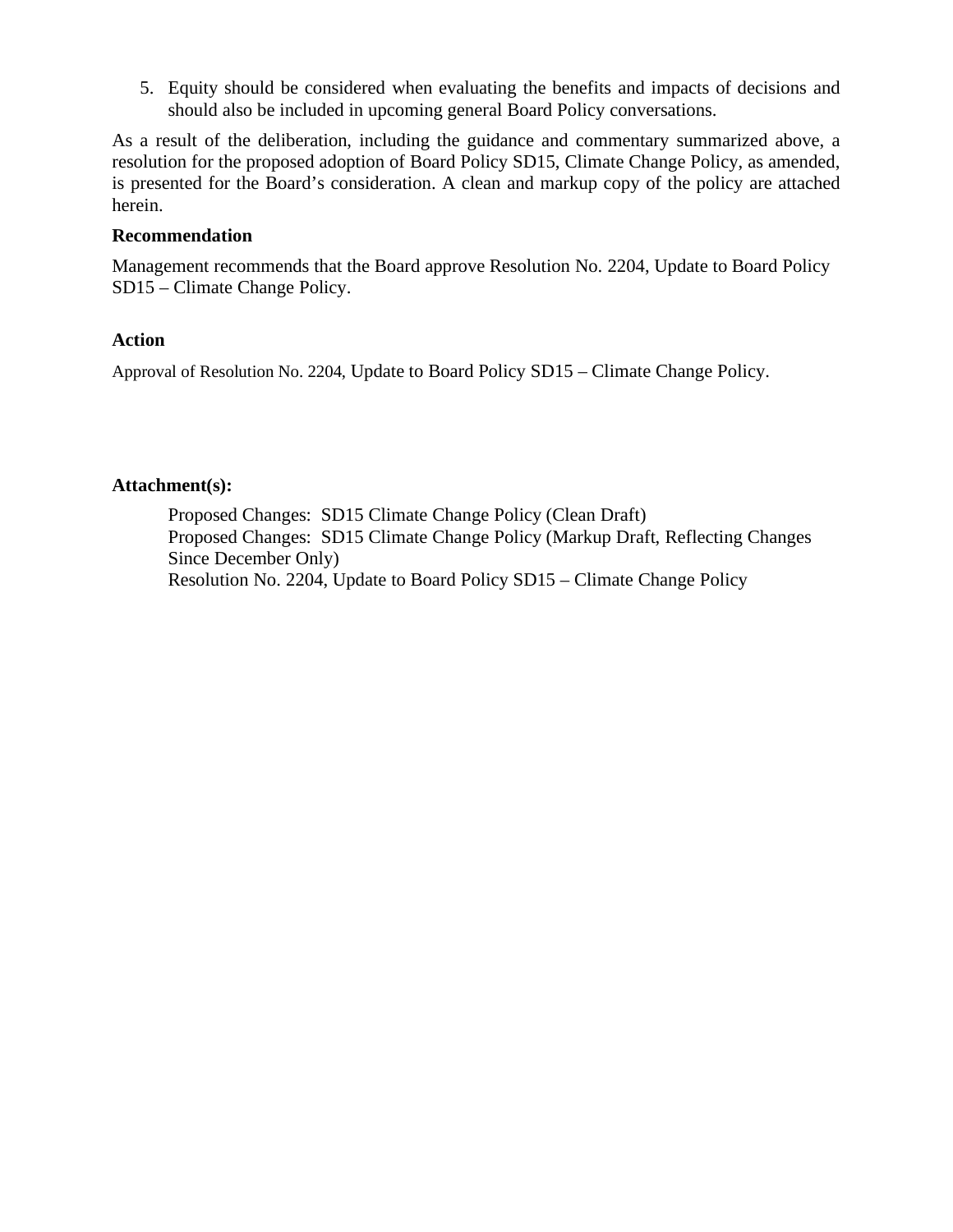## SD15 Climate Change Policy **Effective Date: January 4, 2022**

The Board recognizes that climate change presents ongoing environmental, economic, and social risk to EWEB, our customers, community, and the world. Greenhouse gas (GHG) emissions from human activity are known to be the primary cause of climate change, with the energy, industrial, construction, agricultural and transportation sectors generally identified as the primary sources of greenhouse gas emissions in the United States.

The primary direct impacts to EWEB operations from climate change include changes in streamflow – quantity and timing– affecting hydroelectric generation, impacts to water quality and watershed health, increased risk of wildfires, changes in consumption patterns, and increasing threats from extreme weather events. The Board also recognizes that EWEB, as a water and electric utility, impacts our climate through electric generation resource choices, business practices, and the operation and maintenance of our assets, lands, buildings, and transportation fleet.

Consistent with EWEB's Vision, Mission, and Values (SD1), the Board supports EWEB taking an active role in combating and mitigating the impacts of climate change, within the context of and while executing our strategy and ongoing operations.

Accordingly, the following *primary directives* are adopted,

- Power Generation: The Board is committed to supporting a *low-carbon electric power portfolio*  that maintains, on a planning basis, over 90% of annual energy from carbon-free resources and targets over 95% of annual energy from carbon-free resources by 2030 to the extent possible and practical without distinct adverse impacts to customer-owners. Using the Integrated Resource Plan (IRP) process including final adoption by resolution (GP7), the Board will work with the General Manager to establish the long-term (20-year) principles, priorities, approaches, definitions (including carbon-free, carbon intensity), measurements, and goals for the electric generation portfolio, demand response, conservation and energy efficiency, and customer impact limitations (including but not limited to reliability, cost, and equity) supporting this directive.
- Climate Policy: The Board authorizes, delegates, and directs the General Manager to participate in local, state, and regional efforts to encourage, develop and *enact measures to minimize and/or mitigate GHG emissions* that contribute to climate change. Consistent with Board Policy (GP13), prior to legislative sessions the Board develops and guides EWEB's positions relative to legislation, including those related to climate and environmental policy supporting this directive.
- EWEB Operations: The Board further authorizes, delegates, and directs the General Manager to continue efforts to *minimize and/or mitigate GHG emissions from EWEB's operations* that contribute to climate change. As initially established in 2010, EWEB adopted a goal to reduce the Scope 1 and 2 (direct GHG emissions and energy) greenhouse gas emissions associated with its operations and facility management activities. Accordingly, and as formally established by this directive, EWEB plans to reduce our net Scope 1 and 2 GHG emissions from operations relative to 2009 levels by 25% by 2020, 50% by 2030, and achieve carbon neutrality from our operations by 2050.
- Customer Decarbonization: The Board further authorizes, delegates, and directs the General Manager to *assist customers with achieving their GHG emission reduction goals* through partnerships, technical assistance, resources, and programs that support, but are not limited to,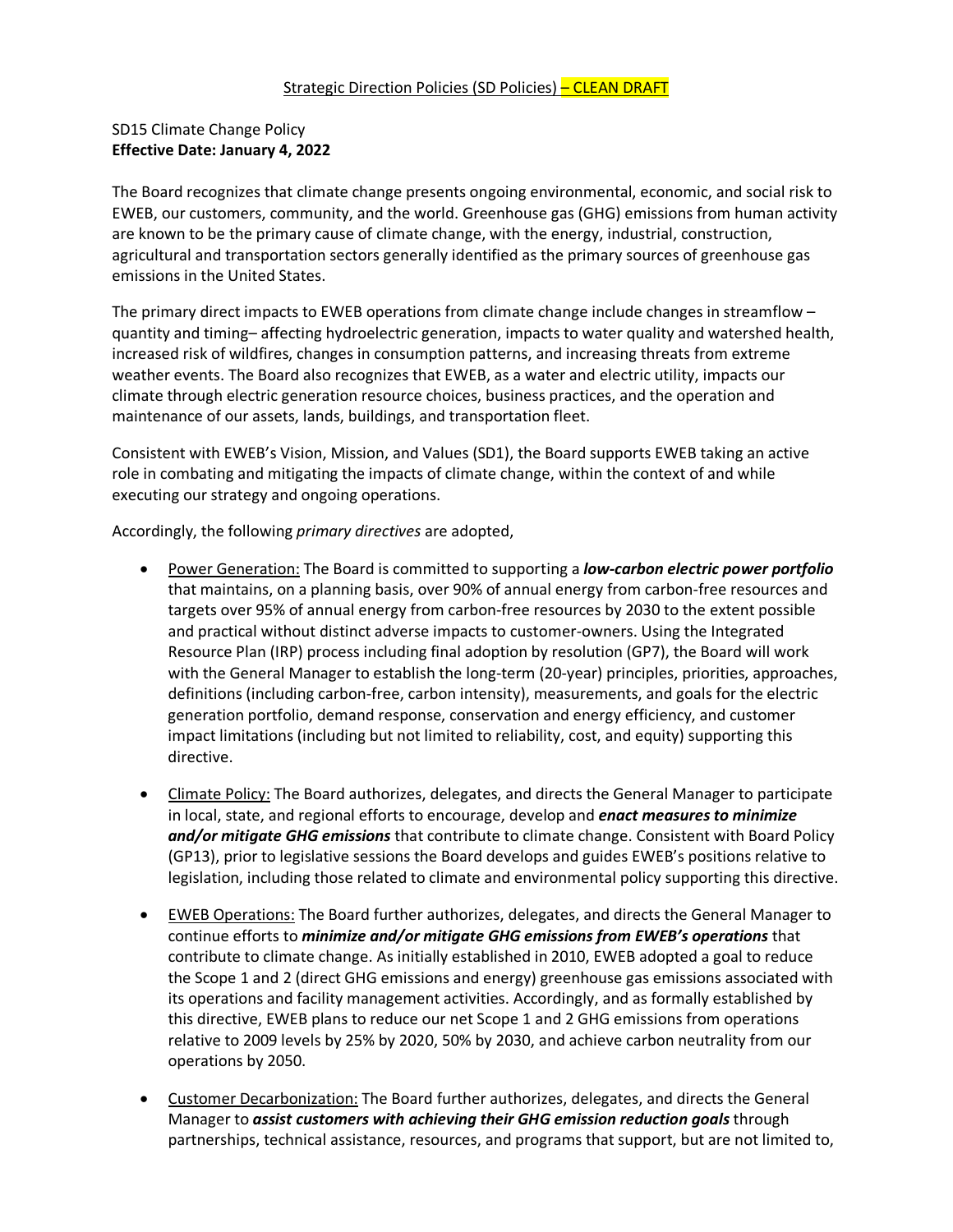energy efficiency, alternative fuels, electric and water conservation, electrification, and carbon offsets and sequestration. Long-term conservation, energy efficiency, and demand-response goals are established as part of the IRP process. Additional program objectives, incentives and budgets will be established annually, as applicable, and/or through revisions to the strategic plan.

• Impacts on EWEB: Consistent with resiliency initiatives included in EWEB's approved strategic plan, the Board directs the General Manager to evaluate and enact measures, as necessary and appropriate, to prepare for and *minimize the effects of climate change that could impact EWEB*'s water and electric supply and infrastructure, damaging EWEB's resiliency and reliability.

#### **IMPLEMENTATION:**

In support of the *primary directives* identified above, major decisions and actions, including those related to this policy, will be evaluated based on a triple-bottom-line methodology, including assessments of consistency with the organization's values, including safety, reliability, affordability, environmental stewardship, transparency, and equity.

The Board and General Manager will work together to develop annual goals, consistent with Board Policy BL4 and BL5, related to the *primary directives*, as applicable, including milestones and measurements, and reporting frequency.

So that EWEB's actions are visible to our community, at least annually EWEB will compile and report GHG emission reduction and/or mitigation activity, including a greenhouse gas inventory (Scope 1 and 2, along with Scope 3 where impactful, applicable, and practical), and will calculate and publish the carbon intensity of our energy portfolio. Definitions, GHG emission reduction and/or mitigation details (e.g., fuel mix, use of offsets, etc.) and carbon accounting methods will be published, consistent with industry standards and/or official reporting requirements where applicable.

**Source:** Steve Newcomb, Environmental Manager, Approved 09/18/07; Revised 07/10/18, Resolution No. 1820; Revised 01/04/2022, Resolution No. 2204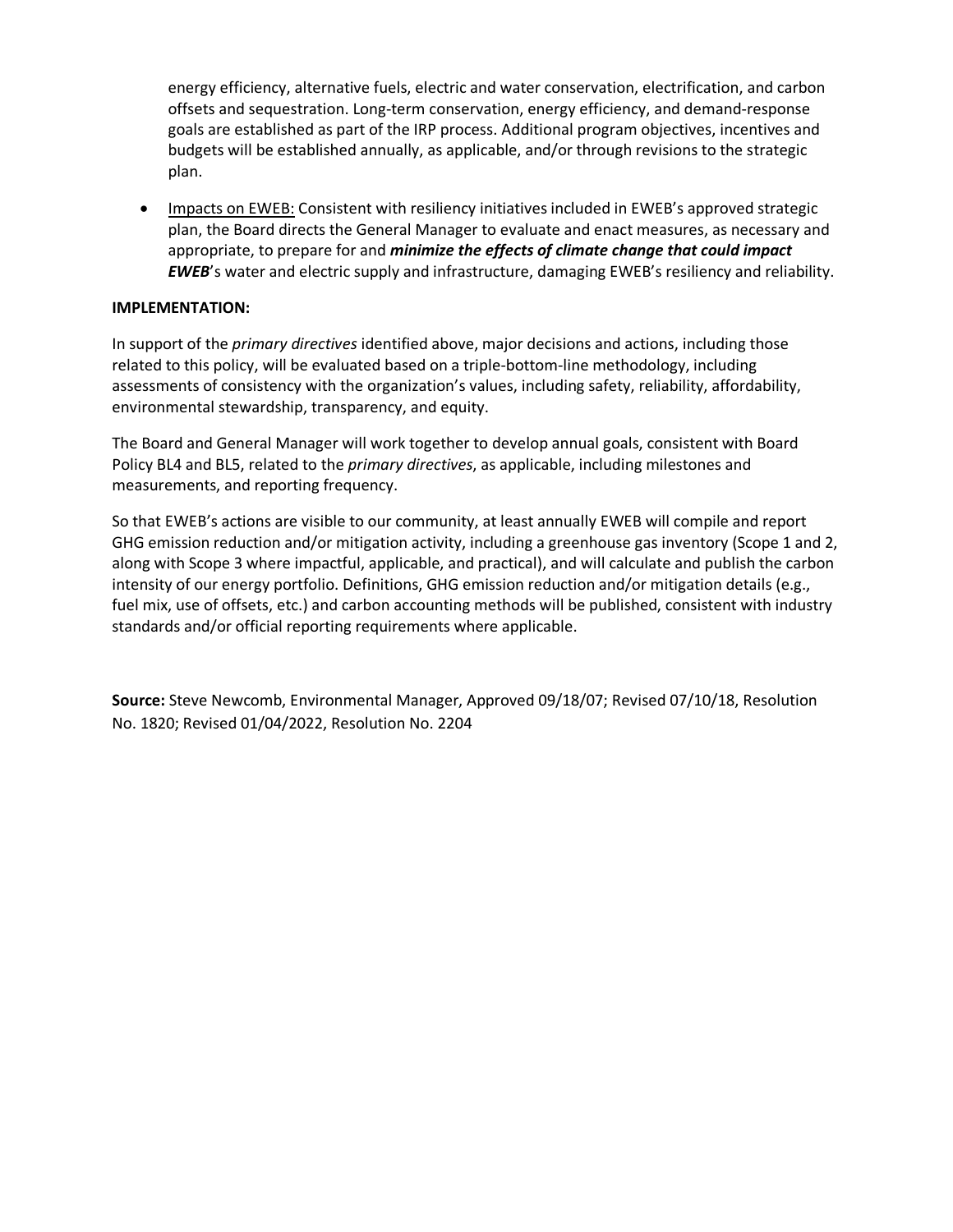# SD15 Climate Change Policy **Effective Date: Month, dd, yyyyJanuary 4, 2022**

The Board recognizes that climate change presents ongoing environmental, economic, and social risk to EWEB, our customers, community, and the world. Greenhouse gas (GHG) emissions from human activity are known to be the primary cause of climate change, with the energy, industrial, construction, agricultural and transportation sectors generally identified as the primary sources of greenhouse gas emissions in the United States.

The primary direct impacts to EWEB operations from climate change include changes in streamflow – quantity and timing– affecting hydroelectric generation, impacts to water quality and watershed health, increased risk of wildfires, changes in consumption patterns, and increasing threats from extreme weather events. The Board also recognizes that EWEB, as a water and electric utility, impacts our climate through electric generation resource choices, business practices, and the operation and maintenance of our assets, lands, buildings, and transportation fleet.

Consistent with EWEB's Vision, Mission, and Values (SD1), the Board supports EWEB taking an active role in combating and mitigating the impacts of climate change, within the context of and while executing our strategy and ongoing operations.

Accordingly, the following *primary directives* are adopted,

- Power Generation: The Board is committed to supporting a *low-carbon electric power portfolio*  that maintains, on a planning basis, over 90% of annual energy from carbon-free resources and targets over 95% of annual energy from carbon-free resources by 2030 to the extent possible and practical without distinct adverse impacts to customer-owners. Using the Integrated Resource Plan (IRP) process including final adoption by resolution (GP7), the Board will work with the General Manager to establish the long-term (20-year) principles, priorities, approaches, definitions (including carbon-free, carbon intensity), measurements, and goals for the electric generation portfolio, demand response, conservation and energy efficiency, and customer impact limitations (including but not limited to reliability, cost, and equity) supporting this directive.
- Climate Policy: The Board authorizes, delegates, and directs the General Manager to participate in local, state, and regional efforts to encourage, develop and *enact measures to minimize and/or mitigate GHG emissions* that contribute to climate change. Consistent with Board Policy (GP13), prior to legislative sessions the Board develops and guides EWEB's positions relative to legislation, including those related to climate and environmental policy supporting this directive.
- EWEB Operations: The Board further authorizes, delegates, and directs the General Manager to continue efforts to *minimize and/or mitigate GHG emissions from EWEB's operations* that contribute to climate change. As initially established in 2010, EWEB adopted a goal to reduce the Scope 1 and 2 (direct GHG emissions and energy) greenhouse gas emissions associated with its operations and facility management activities. Accordingly, and as formally established by this directive, EWEB plans to reduce our net Scope 1 and 2 GHG emissions from operations relative to 2009 levels by 25% by 2020, 50% by 2030, and achieve carbon neutrality from our operations by 2050.
- Customer Decarbonization: The Board further authorizes, delegates, and directs the General Manager to *assist customers with achieving their GHG emission reduction goals* through partnerships, technical assistance, resources, and programs that support, but are not limited to,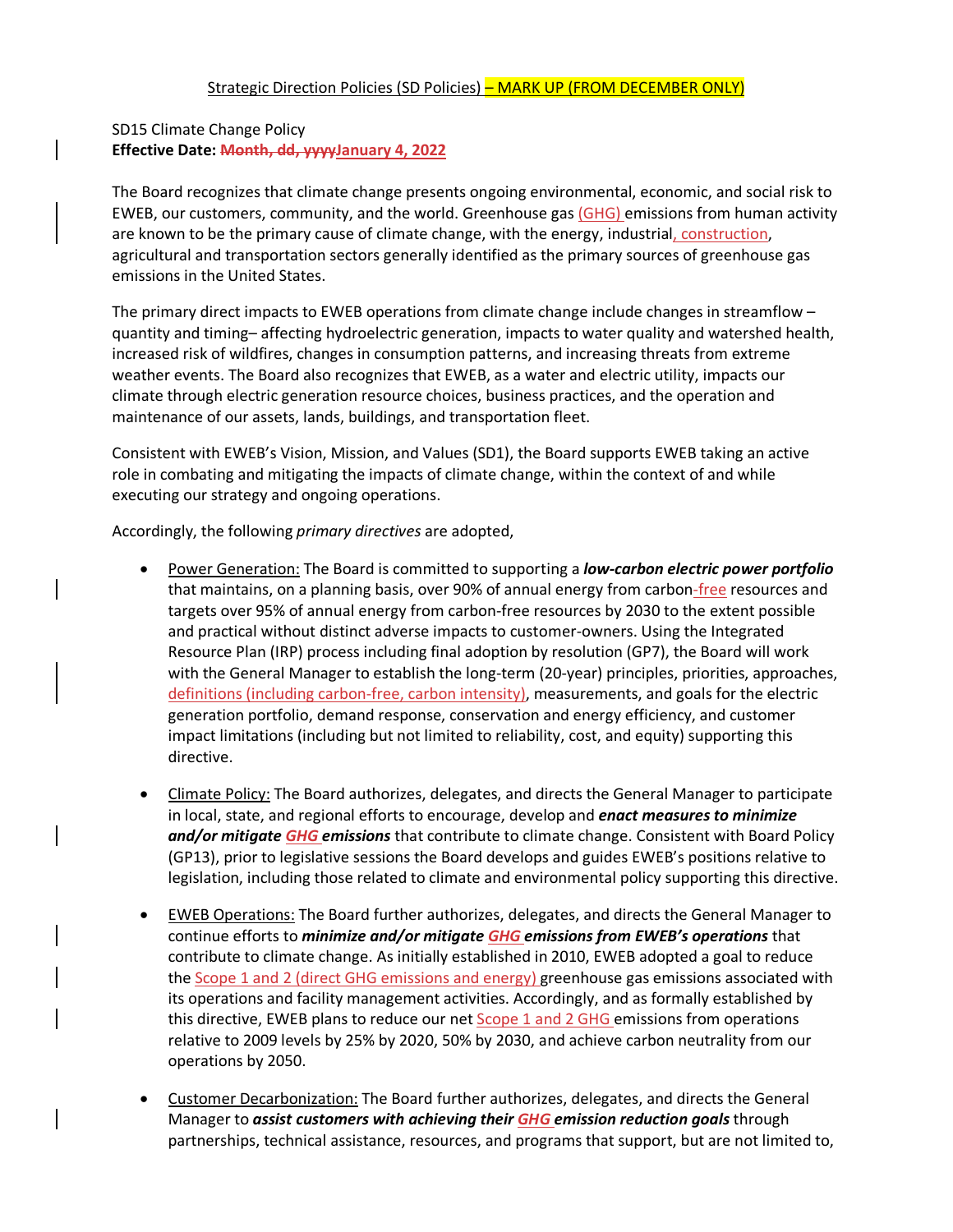energy efficiency, alternative fuels, electric and water conservation, electrification, and carbon offsets and sequestration. Long-term conservation, energy efficiency, and demand-response goals are established as part of the IRP process. Additional program objectives, incentives and budgets will be established annually, as applicable, and/or through revisions to the strategic plan.

• Impacts on EWEB: Consistent with resiliency initiatives included in EWEB's approved strategic plan, the Board directs the General Manager to evaluate and enact measures, as necessary and appropriate, to prepare for and *minimize the effects of climate change that could impact EWEB***'s** water and electric supply and infrastructure, damaging EWEB's resiliency and reliability.

#### **IMPLEMENTATION:**

In support of the *primary directives* identified above, major decisions and actions, including those related to this policy, will be evaluated based on a triple-bottom-line methodology, including assessments of consistency with the organization's values, including safety, reliability, affordability, environmental stewardship, transparency, and equity.

The Board and General Manager will work together to develop annual goals, consistent with Board Policy BL4 and BL5, related to the *primary directives*, as applicable, including milestones and measurements, and reporting frequency.

So that EWEB's actions are visible to our community, at least annually EWEB will compile and report GHG emission reduction and/or mitigation activity, including a greenhouse gas inventory (Scope 1 and  $2<sub>i</sub>$ along with Scope 3 where impactful, applicable, and practical), and will calculate and publish the carbon intensity of our energy portfolio. Definitions, GHG emission reduction and/or mitigation details (e.g., fuel mix, use of offsets, etc.) and carbon accounting methods will be published, consistent with industry standards and/or official reporting requirements where applicable.

**Source:** Steve Newcomb, Environmental Manager, Approved 09/18/07; Revised 07/10/18, Resolution No. 1820; Revised mm/dd/yyyy01/04/2022, Resolution No. xxxx2204